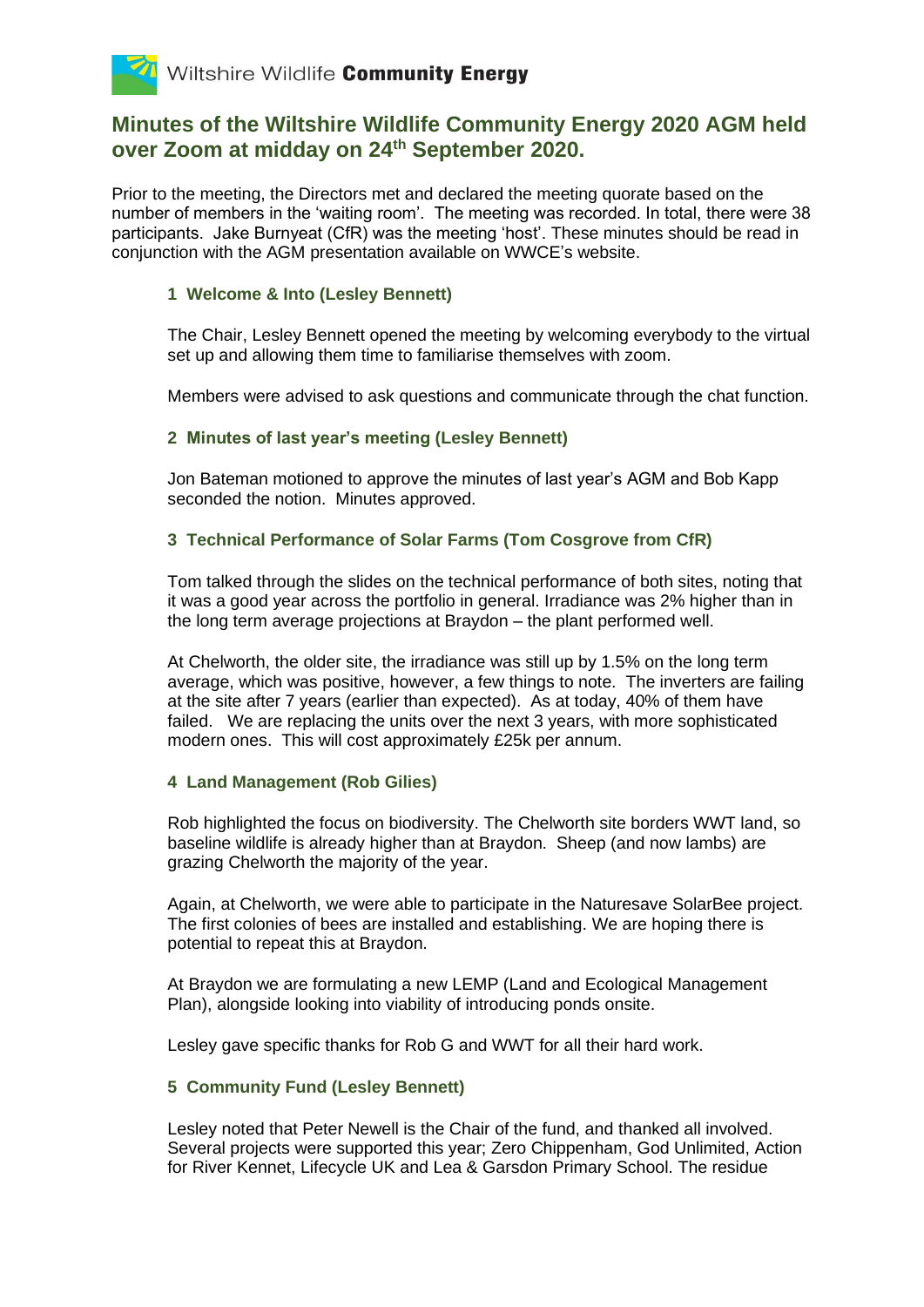## Wiltshire Wildlife Community Energy

funds (£4k) were given to the Wiltshire & Swindon Community Foundation Corona virus appeal.

New applications for this year were welcomed as the fund replenishes.

### **6 Finances (Angela Wright & David Lewin)**

Angela briefly talked through the group financial performance for the year ended 31 March 2020 and how despite a 'group loss', operationally the group had performed well in the period and is still cash generative, which is key.

David then spoke through some external factors influencing the group (RPI and power price reductions), operating costs savings and the potential to benefit from reducing bank interest rates. He then moved onto the long term interest rate proposition and share buyback policy for members. The process for share buyback was outlined and will be available on the website.

David also explained the upcoming refinance, the purpose of which is to reduce bank interest rates and free up cash to buyback share and invest in inverters at Chelworth.

A proposal was put forward to donate £10k to the community fund and applications were again encouraged.

### **7 WWCE 5 Year Strategy (Julian Barlow)**

Julian spoke through the group's 5-year outlook and objective, which is essentially to deliver less carbon and more wildlife in Wiltshire. We need to explore diverse ways of delivering clean energy. Key things are;

- Reducing the carbon footprint in Wiltshire is key
- Need to be proactive and work with local stakeholders

We are also looking to welcome new people to the Board.

Some questions arose on 'chat' around the refinance interest rates and term of the new loan.

#### **8 Proposals and Resolutions (Lesley Bennett)**

Lesley noted thanks to Bob Kapp, who is stepping down this year.

Jake initiated a poll over which members could vote on the following resolutions.

- 1) Proposal to pay members 4% interest this year (result: Approved)
- 2) Proposal to approve audited accounts for y/e 31/03/20 (result: Approved)
- 3) Proposal to delegate appointment of auditors to the Board

(result: Approved)

4) Proposal to re-elect Rob Gilies to the Board as he retires on rotation